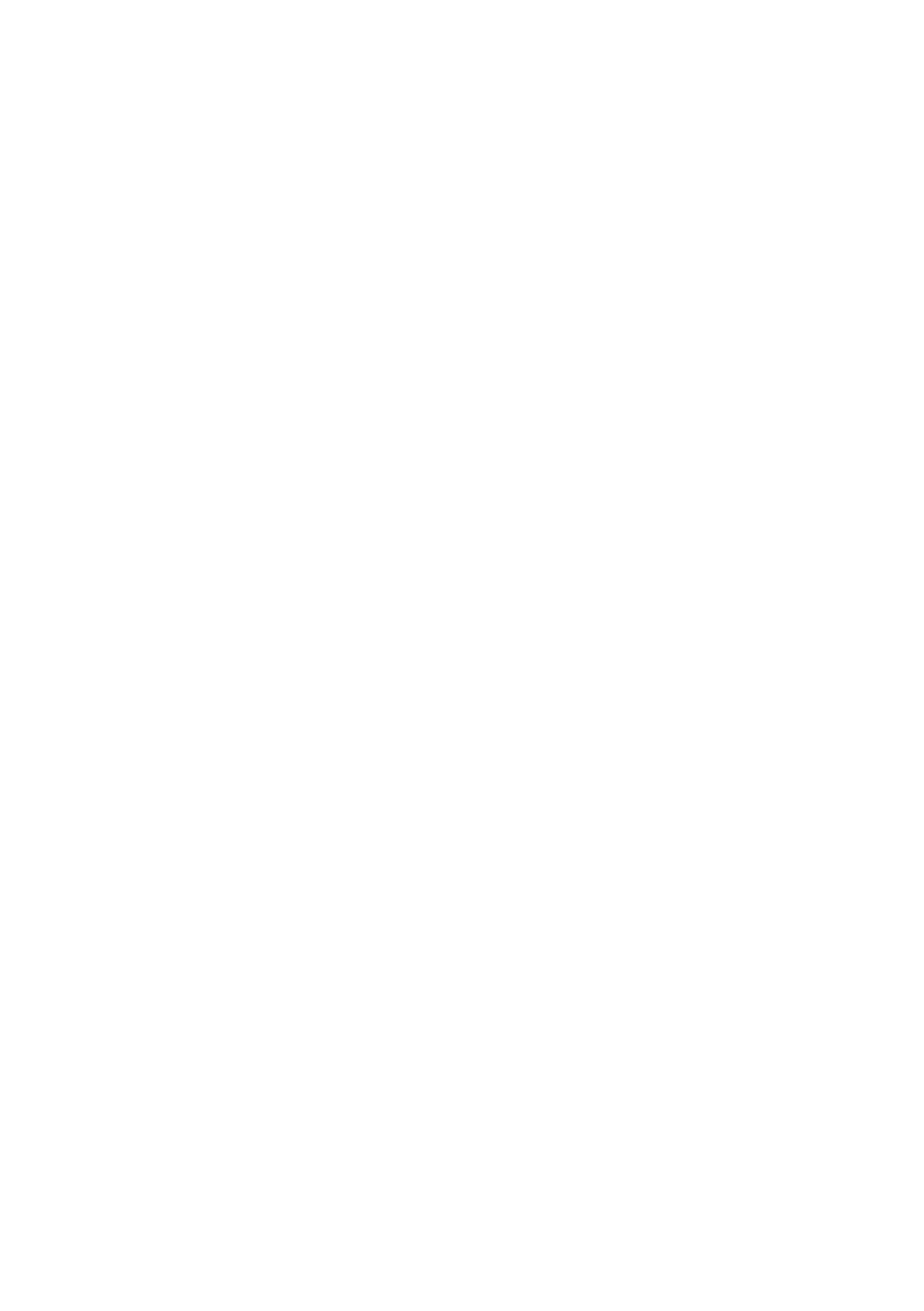### A BILL

# intituled

An Act to make supplementary provision out of the Consolidated Fund to meet additional expenditure for the financial year 1 April 2021 to 31 March 2022, and to reduce certain appropriations from the Consolidated Fund and Development Fund for that financial year due to exigencies.

Be it enacted by the President with the advice and consent of the Parliament of Singapore, as follows: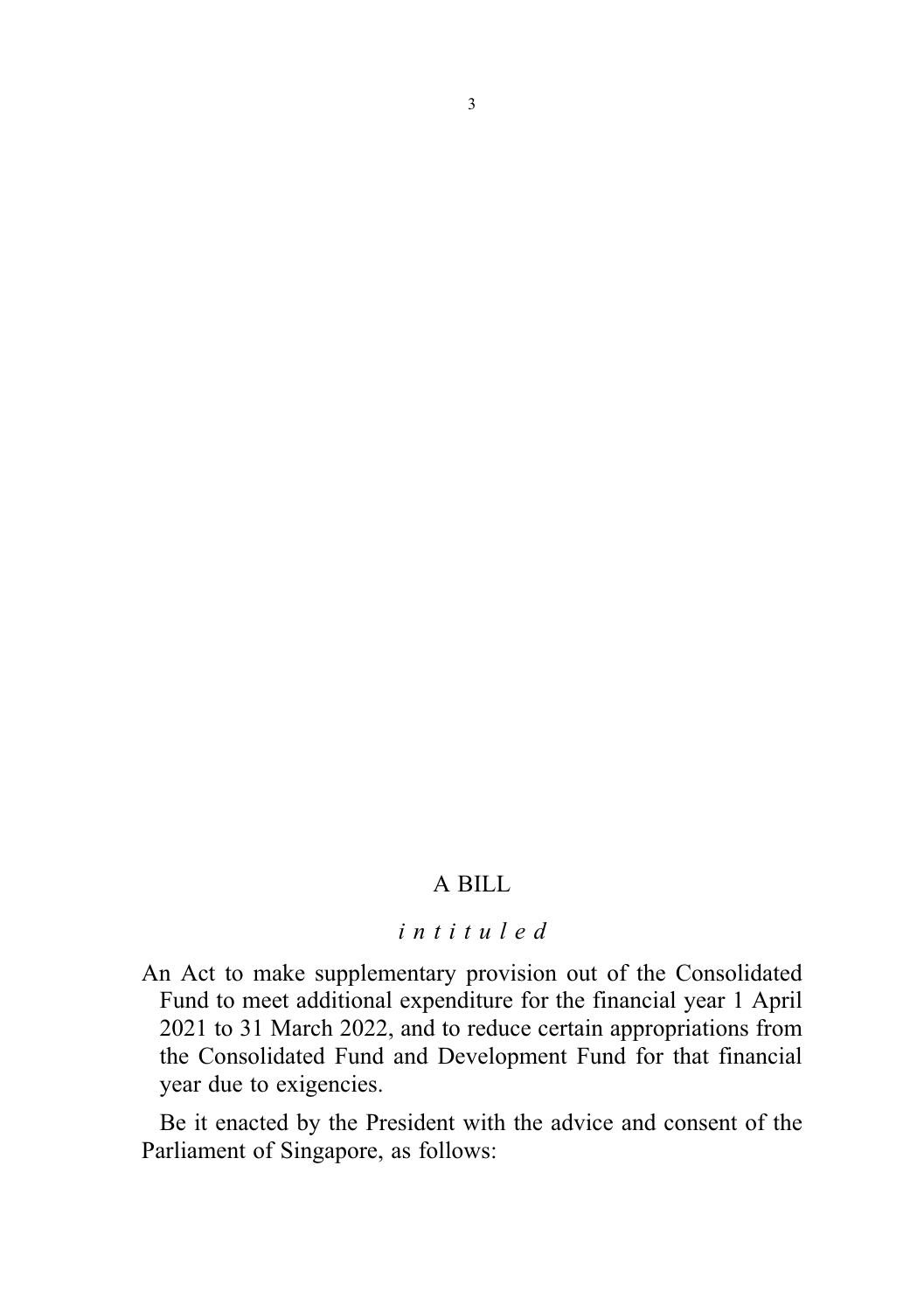# Short title

1. This Act is the Supplementary Supply and Budget Adjustments (FY 2021) Act 2021.

# Interpretation

<sup>5</sup> 2. In this Act, unless the context otherwise requires, "FY 2021" means the period starting 1 April 2021 and ending 31 March 2022.

# Supplementary supply from Consolidated Fund

3.—(1) A further sum of not more than \$1,706,000,000, not otherwise provided for by the Supply Act 2021 (Act 7 of 2021) —

- $10$  (a) is appropriated for the Heads of Expenditure for the public services specified in Part 1 of the Schedule; and
	- (b) is subject to any reduction in appropriations for expenditure for the same public services that may be made in FY 2021.
- <sup>15</sup> (2) A further sum of not more than \$1,492,000,000 is authorised to be issued from the Consolidated Fund for FY 2021, after the reductions in section 4 relating to the Consolidated Fund totalling \$214,000,000 are applied as appropriations in aid of the Heads of Expenditure for the public services specified in Part 1 of the <sup>20</sup> Schedule.

(3) The further sum authorised to be issued under subsection (2) is in addition to any other sums that have been so authorised by the Supply Act 2021.

# Budget adjustments for prior appropriations

<sup>25</sup> 4.—(1) The sums appropriated from the Consolidated Fund and the Development Fund for FY 2021 by the Supply Act 2021 for the Heads of Expenditure specified in Part 2 of the Schedule are reduced to the extent provided respectively in that Part.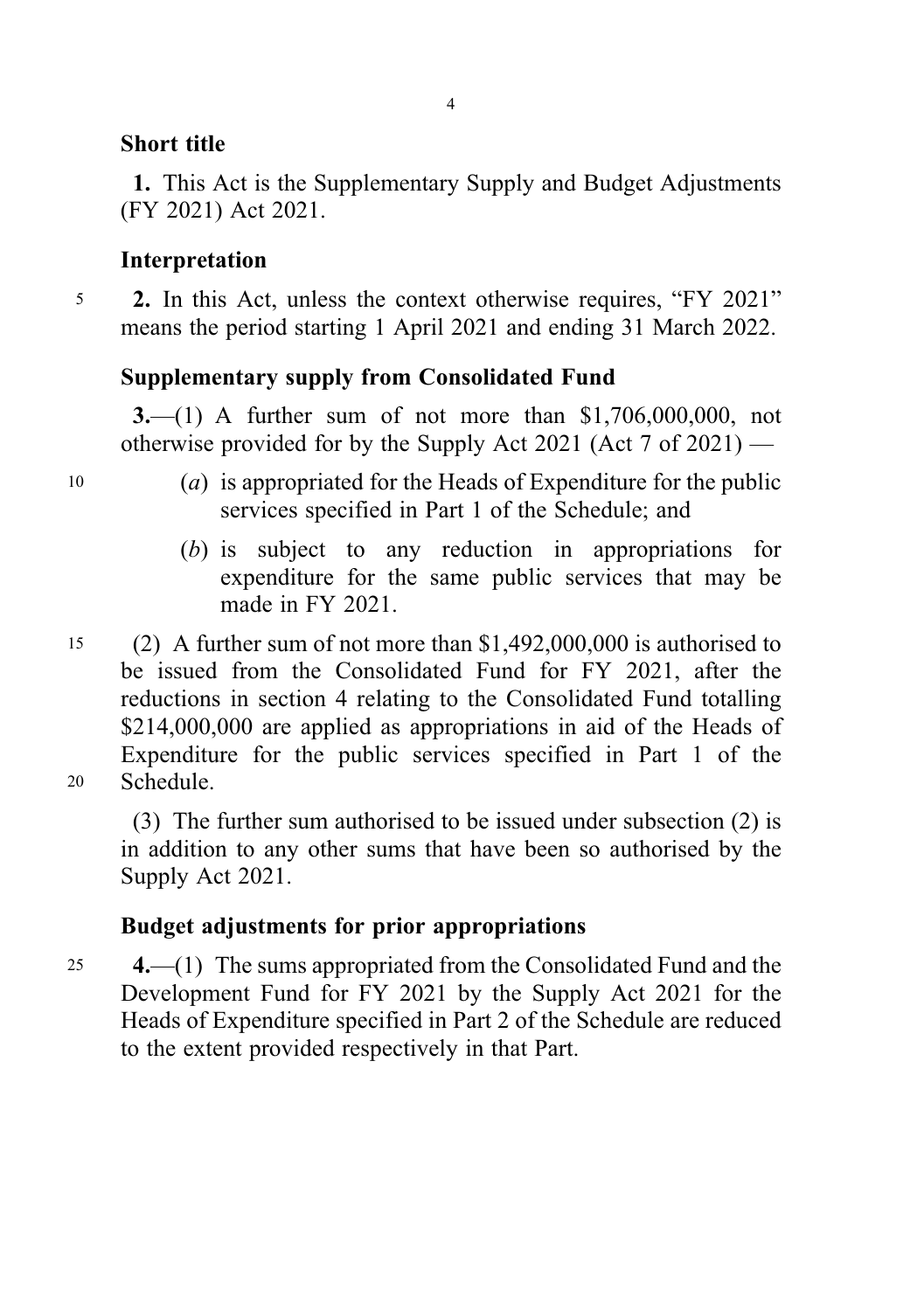(2) The reductions under subsection (1) relating to the Consolidated Fund totalling \$214,000,000 are to be applied, in the manner directed by the Minister, as appropriations in aid of the Heads of Expenditure for the public services specified in Part 1 of the Schedule.

# Effect in relation to Supply Act 2021

5.—(1) This Act (except section 3 and Part 1 of the Schedule) —

- (a) is to be construed as if it formed part of the Supply Act 2021 relevant to the Heads of Expenditure concerned; and
- (b) is to have effect as if it had commenced on 1 April 2021. 10

(2) This Act is a Supply law for the purposes of sections 12(3) and 17A of the Financial Procedure Act (Cap. 109).

## THE SCHEDULE

#### PART 1

Section 3 15

#### FURTHER APPROPRIATIONS FROM CONSOLIDATED FUND

| Head | Title                                          | Appropriation<br>from<br>Consolidated<br>Fund | 20 |  |
|------|------------------------------------------------|-----------------------------------------------|----|--|
| L    | Ministry of Sustainability and the Environment | \$<br>46,000,000                              |    |  |
| Z    | <b>Financial Transfers</b>                     | 1,660,000,000                                 |    |  |
|      | <b>Total</b>                                   | 1,706,000,000                                 |    |  |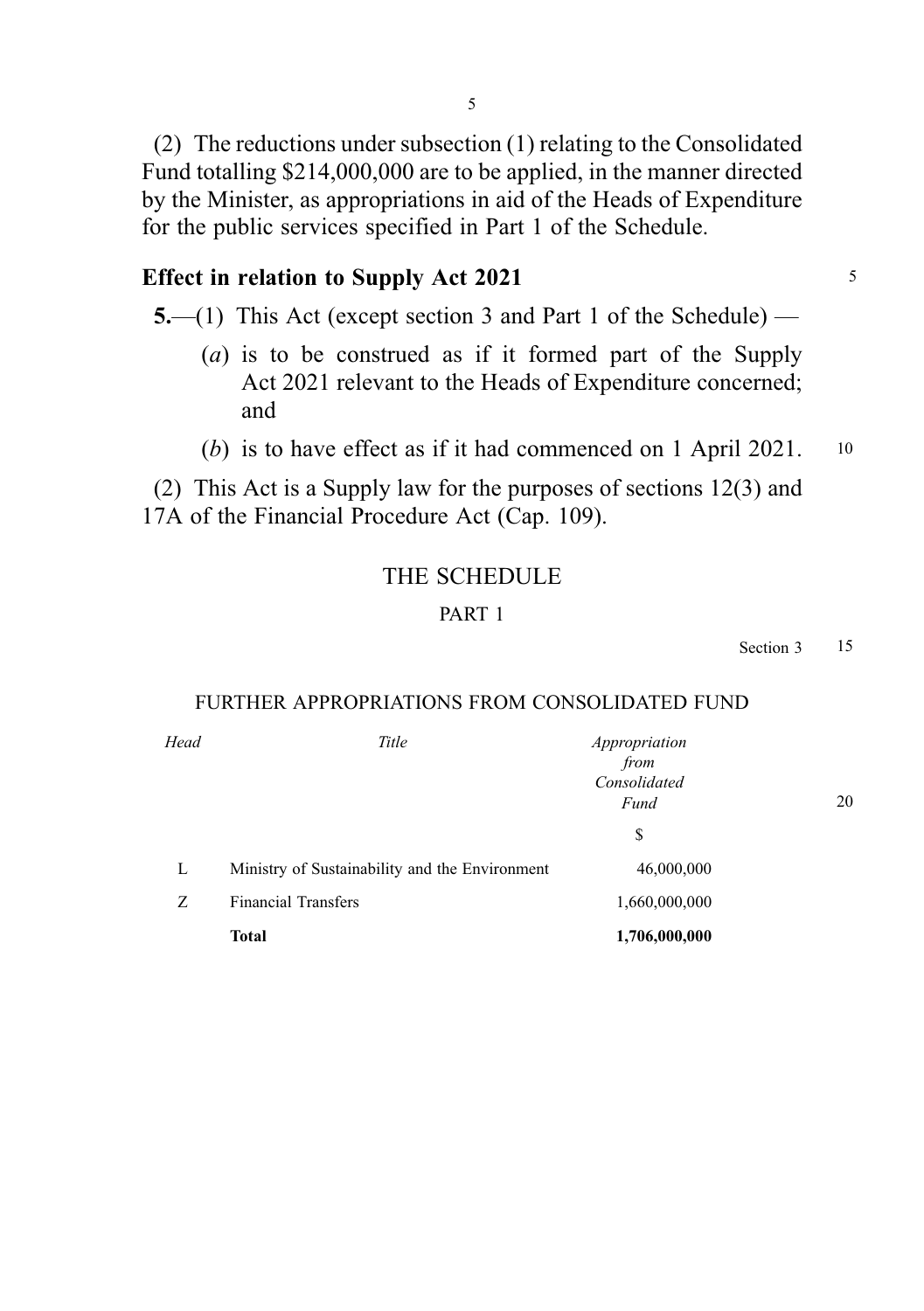6

#### THE SCHEDULE — continued

#### PART 2

Sections 4 and 5

#### REDUCED APPROPRIATIONS FOR HEADS OF EXPENDITURE

| 5  | Head          | Title                                             | Reduction in<br>appropriation from<br>Consolidated Fund<br>and appropriated in<br>aid of Part 1 | Reduction in<br>appropriation from<br>Development Fund |
|----|---------------|---------------------------------------------------|-------------------------------------------------------------------------------------------------|--------------------------------------------------------|
| 10 |               |                                                   | \$                                                                                              | \$                                                     |
|    | K             | Ministry of Education                             | 83,000,000                                                                                      | 70,000,000                                             |
|    | L             | Ministry of Sustainability and<br>the Environment |                                                                                                 | 74,000,000                                             |
|    | $\mathcal{O}$ | Ministry of Health                                | $\cdots$                                                                                        | 190,000,000                                            |
| 15 | R             | Ministry of Law                                   |                                                                                                 | 19,000,000                                             |
|    | T             | Ministry of National<br>Development               | $\cdots$                                                                                        | 155,000,000                                            |
|    | W             | Ministry of Transport                             | 131,000,000                                                                                     | 527,000,000                                            |
| 20 | X             | Ministry of Culture,<br>Community and Youth       |                                                                                                 | 56,000,000                                             |
|    |               | <b>Total reduction</b>                            | 214,000,000                                                                                     | 1,091,000,000                                          |

#### EXPLANATORY STATEMENT

In accordance with Article 148(2) of the Constitution of the Republic of Singapore, this Bill seeks to make additional provision for the financial year 1 April 2021 to 31 March 2022 (called FY 2021) to meet expenditure in excess of the sums authorised by the Supply Act 2021 (Act 7 of 2021).

The Bill also provides for a downward adjustment in the maximum sums earlier appropriated from the Consolidated Fund and the Development Fund by the Supply Act 2021 for various public services and development purposes.

Supplementary estimates for the additional provisions, and showing the reduction in sums earlier appropriated by the Supply Act 2021, have been laid before Parliament.

Clause 1 relates to the short title.